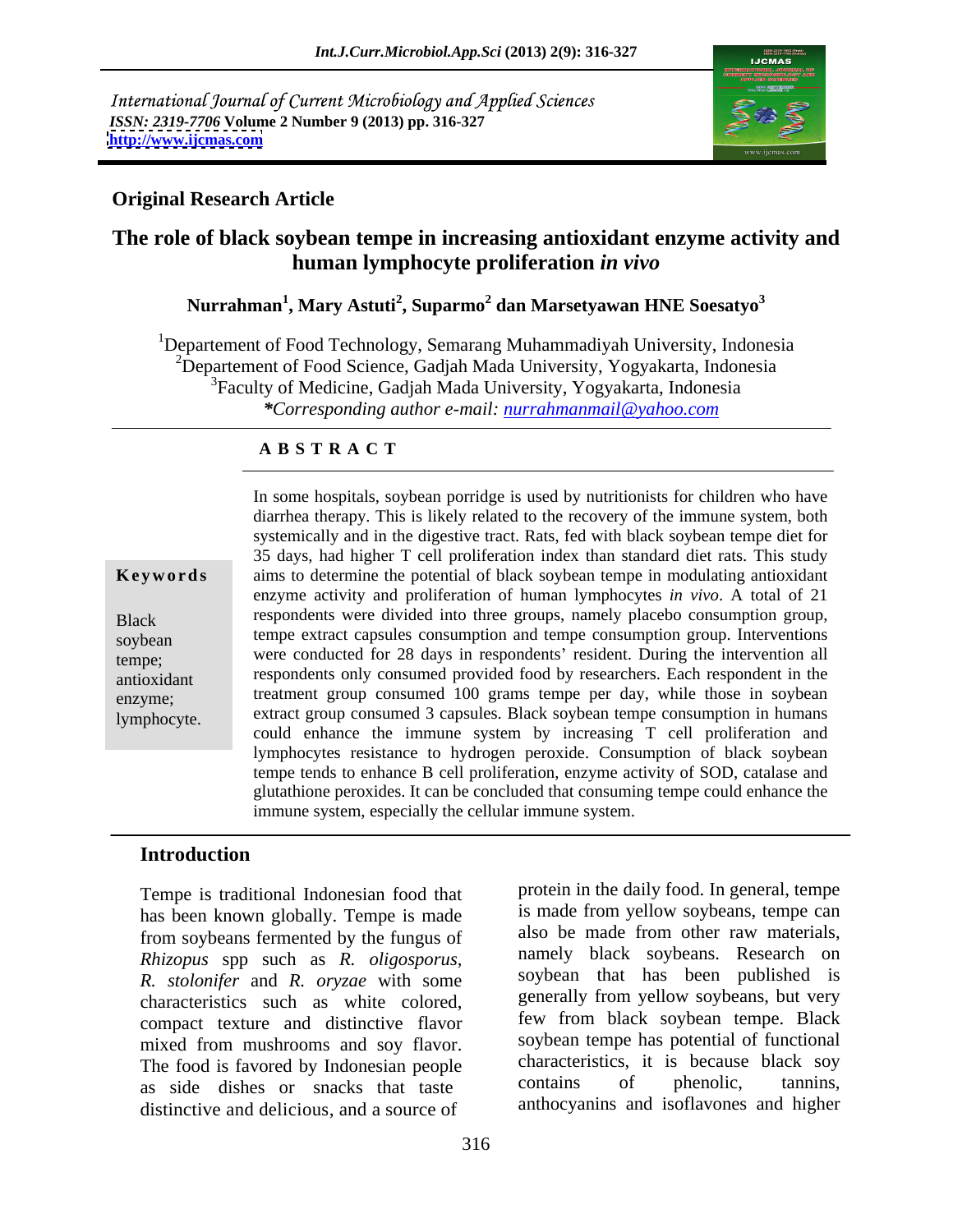antioxidant activity than yellow soybeans (Xu and Chang, 2007). According to Nurrahman, *et al.,* (2012) black soybean tempe has the same level of preference as

The fermentation process causes tempe has several advantages compared to make the lymphocytes in an activated, composition of nutrients in general, the Some components in food also served to named antitrypsin and phytic acid which<br>are much lower than soybean. In Tempe,

Tempe contains higher daidzein and al., (2003) and Tejasari (2007), genistein than other soy products, both are components of gingerol in ginger can isoflavones are glycitein and factor II, factor II only exist in tempe. Isoflavones can act as an anti-tumor or anti-cancer, it is due to its antioxidant characteristic that Aglycone isoflavones genistein is thought can protect DNA from free radical attack. Daidzein and genistein are phytoesterogen *et al.,* 2008). Isoflavones are flavonoid which have estrogenic, antiesterogenic, compounds abundant in soy and soy anticarcinogenic, antiviral, antifungal and products. According to Sasmito *et al.,* antioxidant characteristics (Mazur, 1998). (2006a), rats that fed soy milk can increase Hermana, *et al.,* (1996) and Sudigbia the levels of IgG and IgA in the blood. See (1996) reported that toddler patients of *et al.,* (2002) in Sasmito *et al.,* (2006b) malnutrition and chronic diarrhea who found an increase of NK cell activity and were fed with tempe formula experienced TNF- $\alpha$  in patients with end-stage cancer nutritional improvement, weight gain and diarrhea recuperation in a relatively short time. In some hospitals, tempe porridge is The function of the immune system is used by nutritionists for child who has diarrhea therapy. This is likely related to hormonal changes. Phytochemicals found the recovery of the immune system, both in plants have biological characteristics in

Food has an important role in increasing

yellow soybean tempe and higher antioxidant activity. System. Food's nutrients affect the body's soybeans, which can be seen from the proliferates and differentiates condition. digestibility of protein and higher essential increase the activity of the immune amino acid content, anti-nutrient substance system. Nurrahman *et al.,* (1999), found are much lower than soybean. In Tempe, juice (made from extracted ginger with there are decomposing enzymes produced water (1:3)) for 30 days influenced the by tempe fungus, so the protein, fat and increase on T cell activity and lymphocyte carbohydrates are more digestible resistance to paraquate. Consuming ginger (Suparmo and Markakis, 1987). juice also has a tendency to increase B cell isoflavones with antioxidant enhance the activity of T and B cell characteristics (Haron, *et al.,* 2009). Other proliferation. Sasmito et al., (2006a) found body's immune system. Food supply important components, such as carbohydrates, proteins, fats, vitamins and minerals, for the formation of cells and antibodies are involved in the immune defense system through immune response as needed for immediate mobilization to make the lymphocytes in an activated, proliferates and differentiates condition. Some components in food also served to that the consumption of 250 ml of ginger juice (made from extracted ginger with water (1:3)) for 30 days influenced the activity. According to Zakaria-Rungkat *et al.,* (2003) and Tejasari (2007), components of gingerol in ginger can the elevated levels of IgG and IgA in rats fed with fermented mare's milk.

> to play role in the immune system (Wang who consume genistein for 6 months.

systemically and in the digestive tract. improving the immune system. Genistein The function of the immune system is by oxidative damage and may increase resistance to B16F10 tumors in female rats, and enhance Tc and NK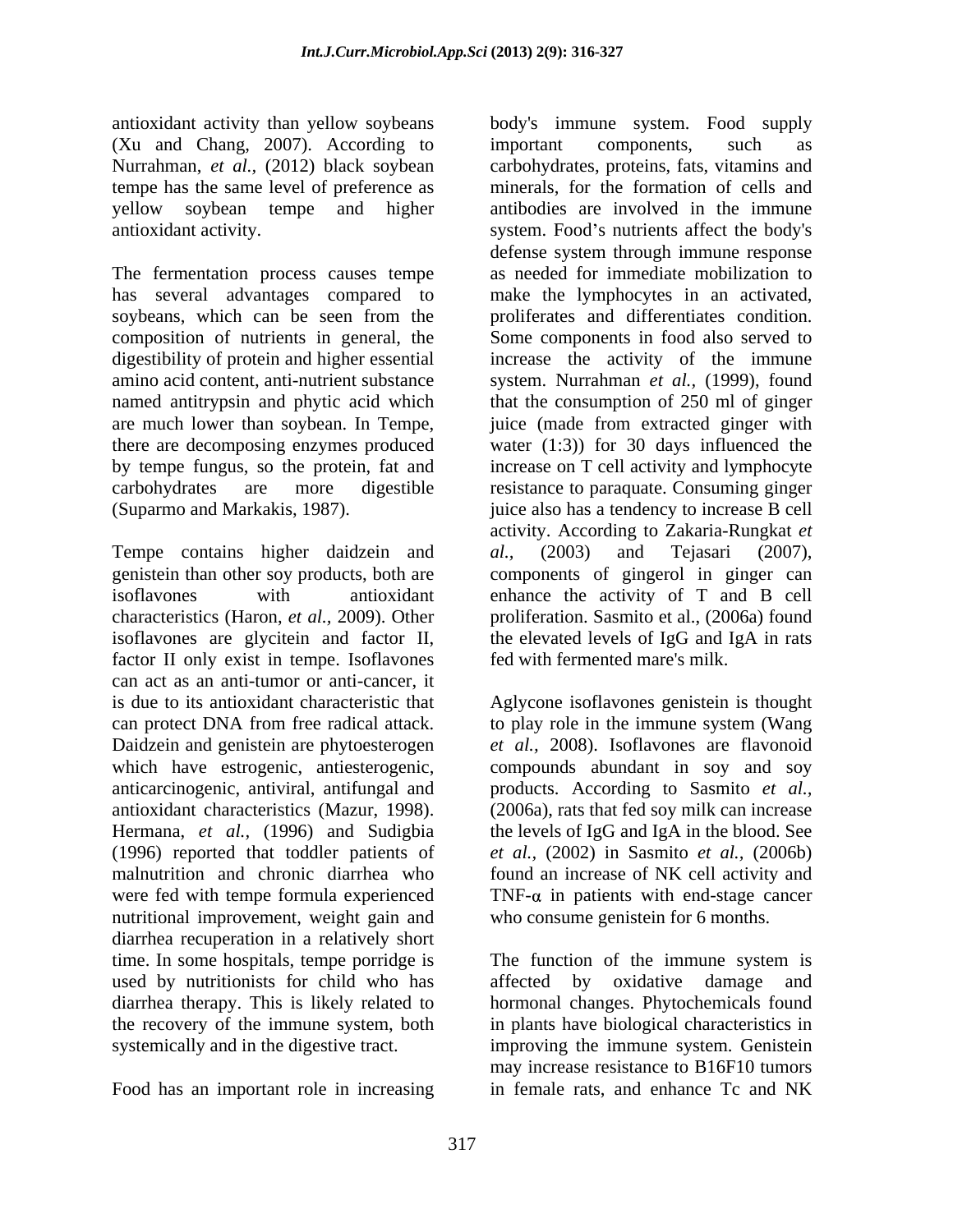specific immune response that suppresses antigen and lower the levels of IgG1 Park Memorial Institute (RPMI 1640, through its competition during interaction Sigma, USA), lipopolysaccharide (LPS, with  $17\beta$ -estradiol estrogen receptor in rats Sigma, USA), fitohemaglutinin (PHA, BALB /c which were immunized with Sigma, USA), various chemicals for the

Tempe contains antioxidant components of glutathione peroxidase enzyme activity such as isoflavones, vitamin  $E$  and  $\beta$ carotene. Antioxidant compounds (isoflavones) in tempe may also contribute to gene expression (Rimbach *et al.*, 2008). <br>Activity of antioxidant enzymes such as **Tempe Extraction** superoxide dismutase, catalase and Tempe that will be extracted first dried at glutathione peroxidase was significantly a temperature of 40 - 45oC for 24 hours. increased by genistein (Rimbach *et al.,* The dried tempe then crushed to be a 2008). Sierens *et al.,* (2001) stated the powder (60 mesh). Tempe flour then hypothesis that phytoestrogens in certain soaked in 70% ethanol (1:2) for 24 hours, circumstances act as antioxidants and protect DNA from oxidative damage. botained filtrate, add 70% ethanol to the They found that human lymphocytes that residue and then filtered. The first filtrate were incubated with genistein *in vitro* resistance to damage caused by H2O2. Evaporate the mixed filtrate to obtain a<br>Nurrahman *et al.*, (2011) reported that rats viscous fluid. fed with black soybean tempe diet for 35 days had higher T cell proliferation index<br>
Tempe Extract Capsulation than rats fed a standard diet. Based on the above explanation, it needs to do research on the role of black soybean tempe to the tapioca to the extract with the ratio 4:1. body's immune system. This study aims to<br>The mixture is dried at a temperature of 40 determine the potential of black soybean tempe in modulating the activity of inserted into the capsule. antioxidant enzymes (superoxide dismutase, catalase and glutathione  $\mathbf{N}$ <sub>representent</sub>  $\mathbf{R}$ <sub>representent</sub>  $\mathbf{R}$ <sub>representent</sub>  $\mathbf{R}$ peroxidase) and proliferation of human lymphocytes in vivo.

The materials used in this study are black soybean tempe of Mallika variety, tempe

cell activity. Genistein also increases the inoculum, respondents blood, various ovalbumin. In humans, the consumption of isolation and analysis of lymphocyte isoflavones contained in soy foods proliferation, reagent kits for superoxide modulates cytokine production (Wang *et*  dismutase enzyme activity (BioVision, *al.,* 2008). USA), reagent kit for catalase enzyme chemicals for cell culture such as *Roswell Park Memorial Institute* (RPMI 1640, Sigma, USA), lipopolysaccharide (LPS, Sigma, USA), fitohemaglutinin (PHA, Sigma, USA), various chemicals for the activity (BioVision, USA) and reagent kit (BioVision, USA).

# **Research Procedure**

### **Tempe Extraction**

soaked in 70% ethanol (1:2) for <sup>24</sup> hours, and then filtered. Accommodated the obtained filtrate, add 70% ethanol to the residue and then filtered. The first filtrate is mixed with the second filtrate results. Evaporate the mixed filtrate to obtain <sup>a</sup> viscous fluid.

# **Tempe Extract Capsulation**

Tempe extract is made capsules by adding tapioca to the extract with the ratio 4:1. The mixture is dried at a temperature of 40 - 45 ° C until dry. The dried material is inserted into the capsule.

### **Number of Subject Determination**

**Materials and Methods dorm.** The number of respondents is 21 **Materials** male aged between 19 to 24 years old, do Subjects that are included as respondents in this study are people who lived in the not smoke, do not consume alcohol, no drugs, not take antioxidant supplements during the intervention, healthy (stated by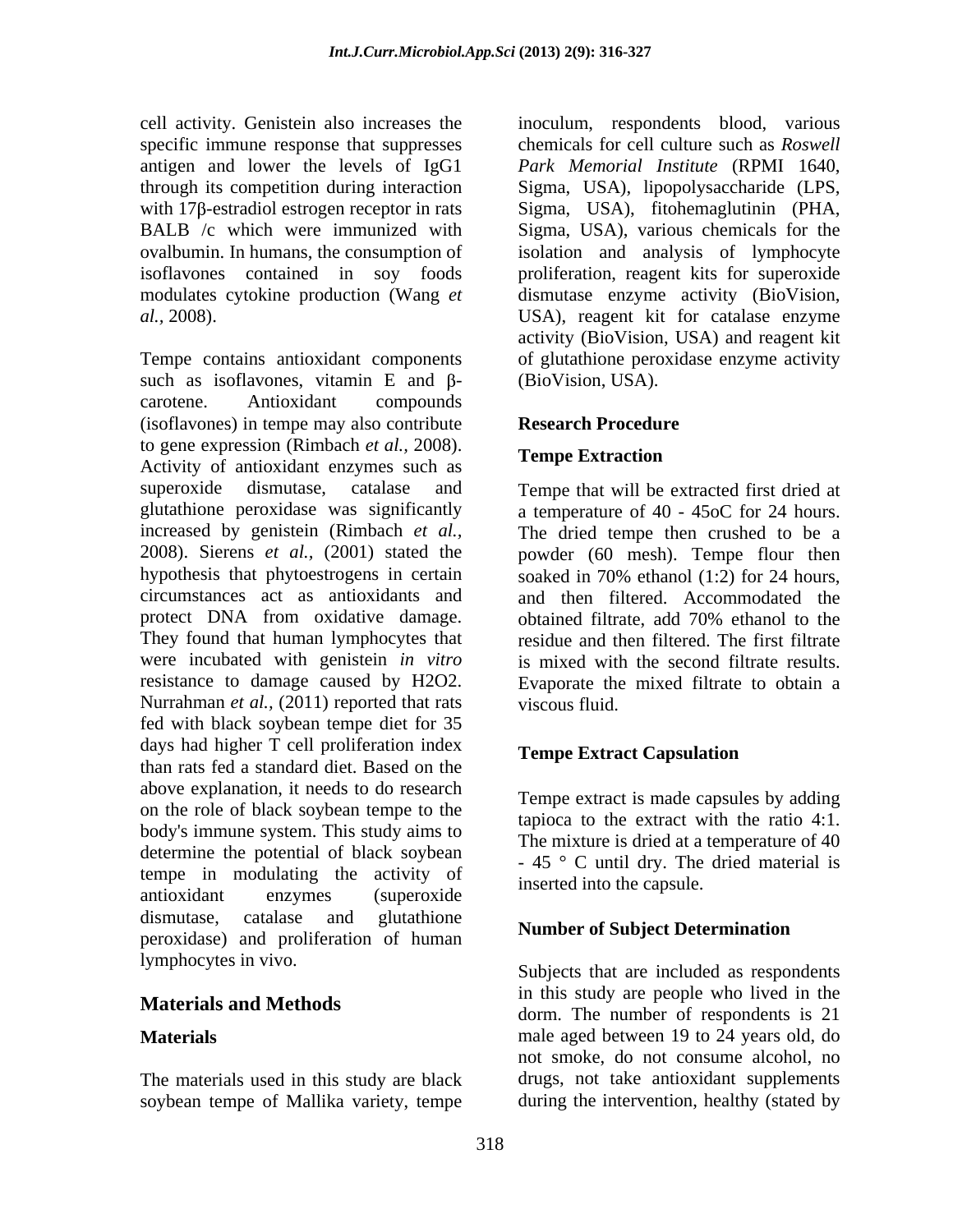Respondents are divided into three groups. The first group of seven people did not<br>
Lymphocytes Isolation consume tempe and tempe extract (placebo), the second group of seven people consume black soybean tempe extract capsules and the rest of the respondents consume black soybean tempe in the form of boiled processed tempe (seasoned with garlic and salt, then boiled until the water runs out). The interventions<br>layer, where the layer containing are conducted for 28 days in the respondents' residents. During the *rymphocytes*. Dianguot plasma their store intervention all respondents only consume food provided by researcher. Every with asset pipelte slowly,<br>in 5 ml RPMI-1640 medium. respondent in the treatment group consume tempe as much as 100 grams per day, while those who consume tempe extract consumed 3 capsules per day.<br>Before the intervention, the respondents  $R$ . Buffuse the laws which mixed with do not consume any soy foods for one

Blood sampling is performed at 0, 14 and<br>located between the synthetic medium 28 days for all subjects. It is performed by an expert medical analyst. Blood is taken 9 ml using sterile 10 ml *vacutainer* containing heparin. Then the blood was taken to the Laboratory of Immunology B cell, the resistance of lymphocytes to hydrogen peroxide, to analyze the activity twice. of SOD enzyme, catalase and glutathione peroxides. The measurement of SOD enzyme, catalase and glutathione **Frontiness introduced** peroxides activity is based on the method

# **The Measurement of Lymphocyte**

The measurement of lymphocyte respondent is put into 12 wells (96 well proliferation is performed to determine the

a doctor) and a normal nutritional status *in vitro* activity of lymphocytes, which (normal BMI). consists of lymphocytes isolation and lymphocyte proliferation.

# **Lymphocytes Isolation**

The drawn blood centrifuge with the speed of 1514 g for 10 minutes to obtain plasma and lymphocyte layer. The heavier part of the blood (red blood cells) will be at the very bottom. Among the layers of red blood cells and blood plasmaare *buffycoat* layer, where the layer containing lymphocytes. Dialiquot plasma then stored at -20°C, while the buffycoat layer is taken with Pasteur pipette slowly, and then put in 5 ml RPMI-1640 medium.

week.<br>gently on the top of histopaque by 10 ml in **Blood Sampling**<br>
g centrifugation for 30 minutes. The UGM to analyze the proliferation of T and  $\frac{a}{m}$  continues can suspension that was Further Lymphocyte cell separation with *Histopaque* use the principle of separation based on the density difference. The *Buffycoat* layer which mixed with synthetic medium of RPMI-1640 placed 15 ml centrifuge tube, then perform 1430 centrifuge result is a layer of white ring located between the synthetic medium RPMI-1640 and *Histopaque*. The white layer then aspirate by Pasteur pipette and put in 10 ml of synthetic medium RPMI- 1640. The lymphocyte washing is done by a centrifuge cell suspension that was mixed with synthetic media for 10 minutes, 1228 g. The washing is done twice.

# **Proliferasi limfosit**

as stated in the kit.<br>calculated the amount obtained from each **Proliferation**<br>
matched to a 2 x 10<sup>6</sup>/ml with standard Prior to culture, lymphocytes first calculated the amount obtained from each respondent. After that the number of lymphocytes from each of the respondents /ml with standard medium. Cell suspension from one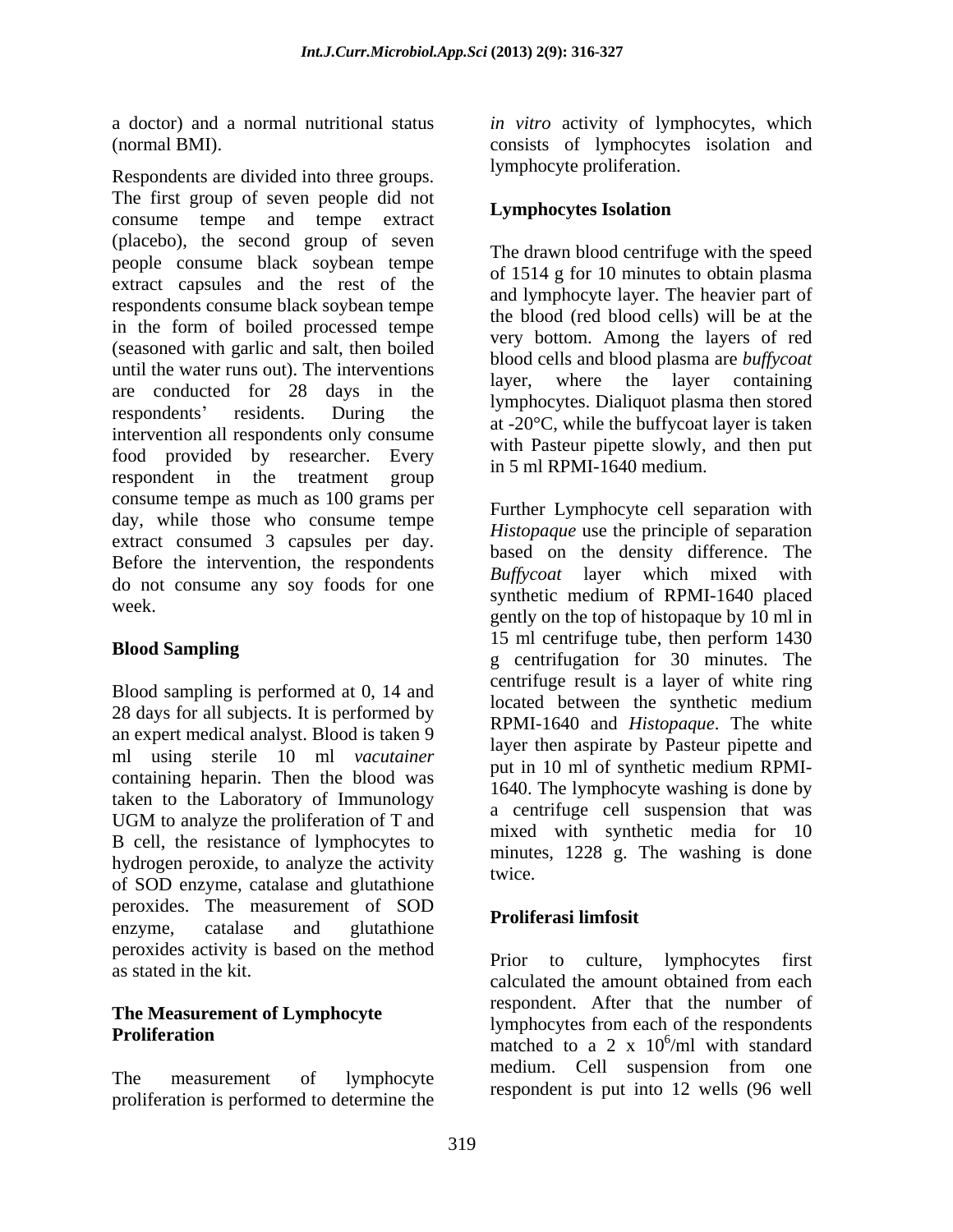plate) of  $100 \mu l$  each, then added  $5 \mu g$ PHA mitogen, 1 µg lipolisacaride mitogen or 90  $\mu$ mol/l hydrogen peroxide solution indexes of each group are 2.775, 2.004 and respectively in the three wells. For control, 3.600. Table 1 shows the average just add the medium. Then, they are stimulation index of T cell proliferation cultured in an incubator with 5% CO2 atmospheric humidity-95% air and 37° C. three groups respondents.<br>After 72 hours incubation, each well is by adding the stopper reagent which, is a 10% solution of SDS in 50 µl 0.01 N This means that in the 14 days

complete randomize design, where there treatment (control, extracts tempe and black soybean tempe) and intervention length (0, 14 and 28 days). While the index of T cells, B cells, lymphocytes

Respondents' average stimulation index of T cell proliferation before intervention in the placebo, tempe extracts and tempe consumption group respectively are 2.005, intervention obtained average stimulation index of T cell proliferation respectively

are 1.950, 1.490 and 1.834. At the end of the intervention, the average stimulation before and after the intervention of the three groups respondents.

added 10 µl solution of MTT 5 mg/ml. Based on ANOVA statistical analysis it<br>Then, it is incubated for next 4 hours. find that during the 14 days intervention, Living cells will react with MTT to form the average stimulation index value of T purple. The reaction with MTT is stopped cell proliferation in the three groups of hydrochloric acid, in each well and interventions there is no shown a change allowed to stand overnight, and then the in the immune system, particularly to the absorbance is measured with a microplate T cells. In the 28 days intervention reader with a wave length of 550 nm. increased stimulation index in all groups **Experimental Design** stimulation index in the placebo and tempe Experimental design used in this study is significantly increase ( $p \leq 0.05$ ) for the are two independent variables, namely diet said that eating tempe can enhance T cell Based on ANOVA statistical analysis it find that during the 14 days intervention, respondents are not significantly different. This means that in the 14 days of respondents. However, the increase of extracts group were not significant, but is tempe consumption group. Thus it can be proliferation.

dependent variable is the proliferation respondents who consumed tempe is resistance to hydrogen peroxide, the group, so tempe consumption can increase activity of superoxide dismutase enzyme, T cell proliferation. Nurrahman *et al.*, catalase and glutathione peroxidase. The (2011), which used rat as the object of data obtained are presented in tables and study, found that the increased ability of T analyzed with factorial ANOVA. cells to proliferate in the group who **Results and Discussion** components, such as isoflavones, **T Cell Proliferation** carotene and free amino acids. Those 1.797 and 2.207. After 14 days a role to increase T cell proliferation, such The increase of T cell stimulation index in higher than in placebo and tempe extract T cell proliferation. Nurrahman *et al.,* (2011) , which used rat as the object of consumed tempe was likely due to some components, such as isoflavones, unsaturated fatty acids, vitamin  $E$ ,  $\beta$ which contained in tempe had a role in improving the performance of T cells (Ramprasath *et al.,* 2005 and Rimbach *et al.,* 2008). Some amino acids which are contained in both soybean and tempe have as glutamine, which is an important energy source for lymphocytes to proliferate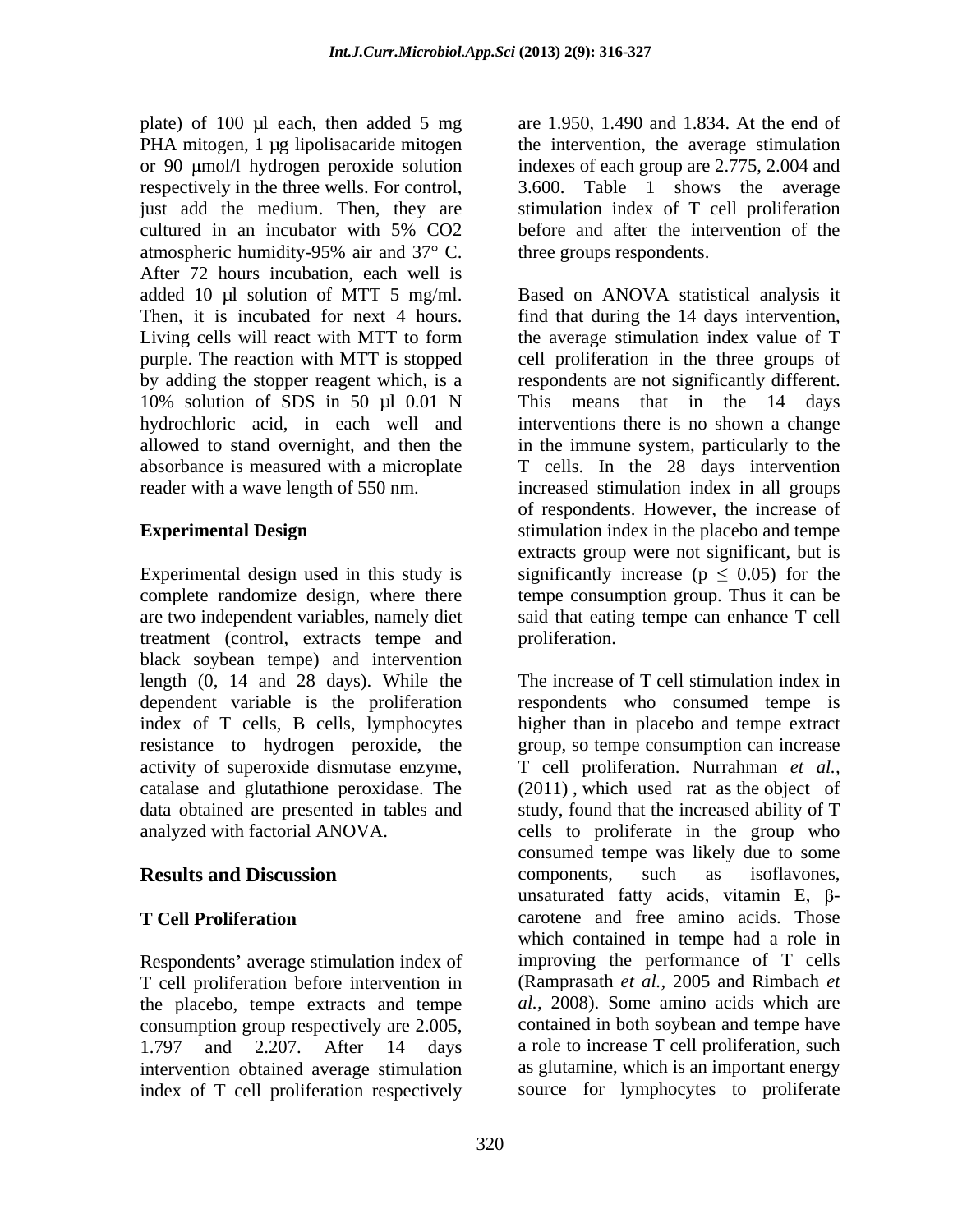(Schley and Field, 2002), sulfur amino acids such as methionine, cysteine, and cystine which are required by T cells in and IL-1 production by macrophages and carrying out the functions of the immune IL-2 by Th cells, so we can find out the system (Grimble and Grimbel, 1998) and mechanism of tempe role toward the arginine which is supplemented into rats increase of immune system. The increase feeding has shown an increase of cellular of T cells proliferation activity leads to the immune system, especially the increase of improvement of the immune system. Thus, T cell response (Daly et al, 1990). Another it can be concluded that the consumption possibility, there are components in tempe of tempe and its extract may increase (isoflavones) that can interact with immune system, especially the cellular receptors on the surface of T cells thus activated to proliferate (Zhao *et al.,* 2005). According to Dixon and Ferreira (2002), **B Cell Proliferation** genistein is one of the isoflavones contained in soybean and soy products (tempe) that is able to bind estrogen index of B cell proliferation before the

Wang *et al.,* (2008) stated that consuming isoflavones that contained in soy foods can modulate cytokine production. The role of proliferation stimulation index are proliferation is likely to stimulate the formation of lymphokine, especially interleukin-1 (IL-1) and interleukin-2 (IL- 2). IL-1 is produced by macrophages, which affects to increase the proliferation and lymphocytes differentiation. IL-1 also three groups. plays a role to stimulate non-specific expression of various antigen receptors on the cell surface that indirectly increase the

growth factor, gamma interferon, and chemotactic factors. IL-2 is produced system. mainly by T cells that function to induce the proliferation of T cells, B cells and NK cells and activates macrophages (Pappa *et* 

proved by research data that supported the role of tempe to the formation of IL-1 and IL-2. Therefore, further research needs to examine the correlation between tempe immune response.

# **B Cell Proliferation**

receptors. intervention in the placebo, tempe extracts tempe components in lymphocytes respectively 1.007, 1.003 and 1.002. At the The respondents' average stimulation and tempe consumption group respectively are 1.042, 1.062 and 1.065. After the 14 days intervention, the average T cell proliferation stimulation index are end of the intervention, the average stimulation index become 1.100, 1.099 and 1.097. Table 2 shows the average stimulation index of B cell proliferation before and after the intervention of the three groups.

specific immune response.<br>In addition, IL-1 stimulates the production<br>In addition, IL-1 stimulates the production<br>In addition, IL-1 stimulates the production<br>In a consumption is significantly of lymphokines, including IL-2, B-cell different. This means that the intervention Based on ANOVA statistical analysis it find that after the 14 days intervention, the average stimulation index of B cell proliferation in group of tempe extract and tempe consumption is significantly for 14 days show a change in the immune system.

*al.,* 2007). respondents. However, the increase index However, this possibility has not been that eating tempe and its extracts cannot At the 28 days intervention, there are an increase stimulation index in all groups of was not significant. Thus it can be said increase B cell proliferation.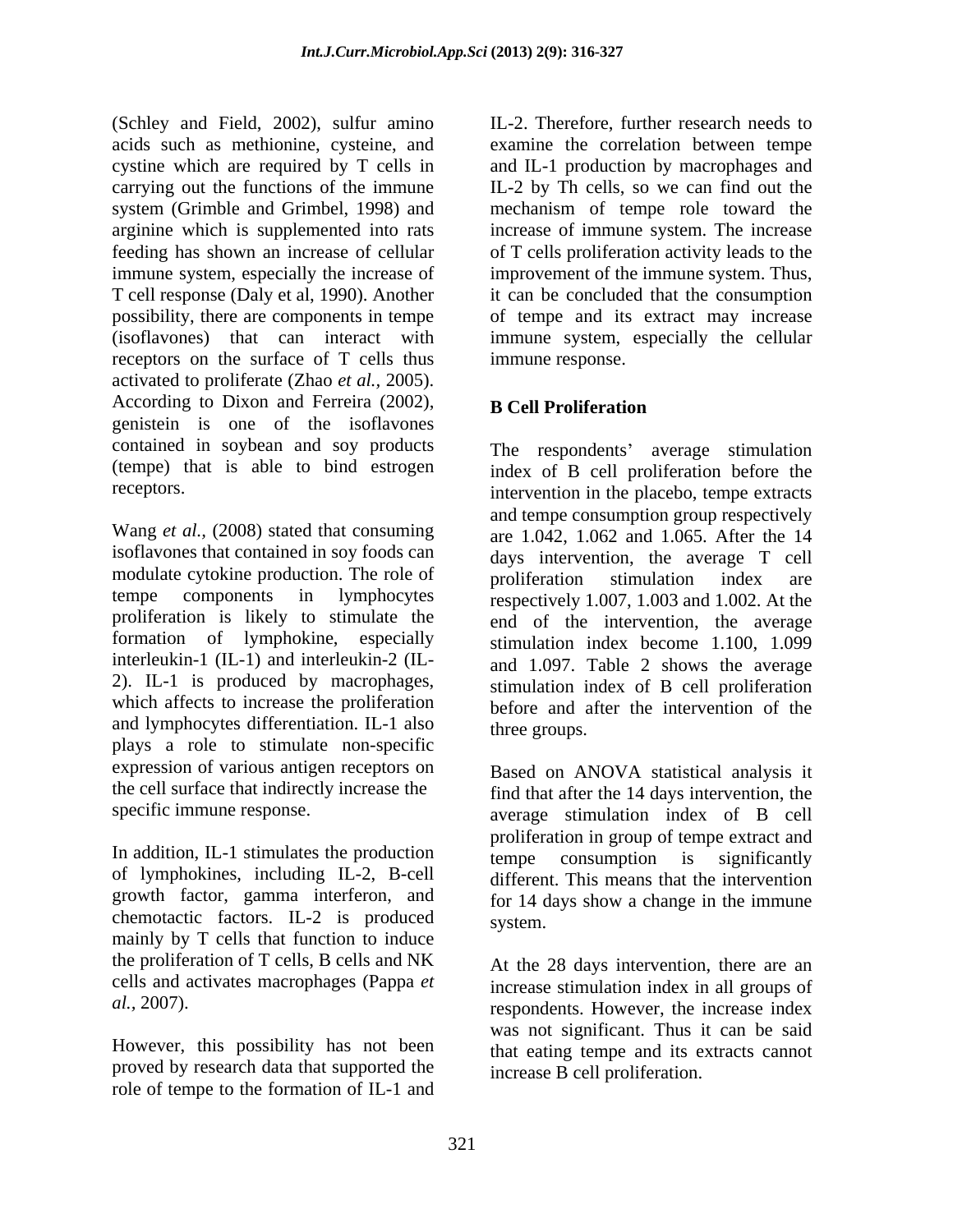| <b>Type of Consumption</b> |                                | Length of intervention (day)   |                                |
|----------------------------|--------------------------------|--------------------------------|--------------------------------|
|                            |                                |                                |                                |
| Placebo                    | $2,005 \pm 0,477$ <sup>a</sup> | $0.950 \pm 0.369$ <sup>a</sup> | $2,775 \pm 0,300^{\mathrm{a}}$ |
| <b>Tempe Extract</b>       | $1,797 \pm 0,469$ <sup>a</sup> | $,490\pm0,239$ <sup>a</sup>    | $2,004\pm0,533^{\circ}$        |
| Tempe                      | $2,207 \pm 0,593$ <sup>a</sup> | $1,834 \pm 0,255$ <sup>a</sup> | $3,600 \pm 0,301^{\circ}$      |

**Table.1** The Effect of Type of Consumption and length of intervention toward stimulation index of T cell proliferation

Note: different letters of each row and column indicated significantly different ( $p \le 0.05$ )

**Table.2** The effect of consumption type and intervention length toward B cell proliferation stimulation index

| Type of consumption |                                | <b>Intervention Length</b> |                                 |
|---------------------|--------------------------------|----------------------------|---------------------------------|
|                     |                                |                            |                                 |
| Placebo             | $1.042 \pm 0.091$ <sup>a</sup> | $,007\pm0,010^a$           | $1,100 \pm 0,122^{\text{a}}$    |
| Tempe Extract       | $1.062 \pm 0.002^a$            | $0.003 \pm 0.009^b$        | $1,099 \pm 0,201^{\mathrm{ab}}$ |
| Tempe               | $1,065 \pm 0,048^{\text{a}}$   | $1,002\pm0,008^b$          | $1,097 \pm 0,152$ <sup>a</sup>  |

Note: same letters of each row and column is not indicated significantly different ( $p \le 0.05$ )

**Table.3** The Effect of consumption type and intervention length toward lymphocytes proliferation stimulation index

| Placebo<br>$0,515 \pm 0,082^{\text{a}}$<br>$0,689 \pm 0,112^{\text{ac}}$<br>$0,684\pm0,114^{\text{ac}}$               |
|-----------------------------------------------------------------------------------------------------------------------|
| $3,693 \pm 0,132$ <sup>ac</sup><br>$0,689 \pm 0,112$ <sup>ac</sup><br>$0,427\pm0,066^{\circ}$<br><b>Tempe Extract</b> |
| $0,551 \pm 0,059^a$<br>$0,907 \pm 0,092$ <sup>d</sup><br>$0,736 \pm 0,035$ <sup>c</sup><br>Tempe                      |

Note: different letters of all row and column indicated significantly different ( $p \le 0.05$ )

**Table.4** The Effect of consumption type and intervention length toward SOD enzyme activity (% inhibition)

| <b>Consumption Type</b> |                                | <b>Intervention Length (days)</b> |                                |
|-------------------------|--------------------------------|-----------------------------------|--------------------------------|
|                         |                                |                                   |                                |
| Placebo                 | $46,44\pm17,45^{\circ}$        | $45,01 \pm 19,31$ <sup>a</sup>    | $48,79 \pm 16,92^{\text{a}}$   |
| Tempe Extract           | $48,94 \pm 10,09^{\mathrm{a}}$ | $47,51 \pm 18,48$ <sup>a</sup>    | $50,01 \pm 14,43$ <sup>a</sup> |
| Tempe                   | $50,01 \pm 17,68$ <sup>a</sup> | $51,79 \pm 19,88^{\text{a}}$      | $59,65 \pm 12,29^{\rm a}$      |

Note: same letters of all row and column indicated insignificantly different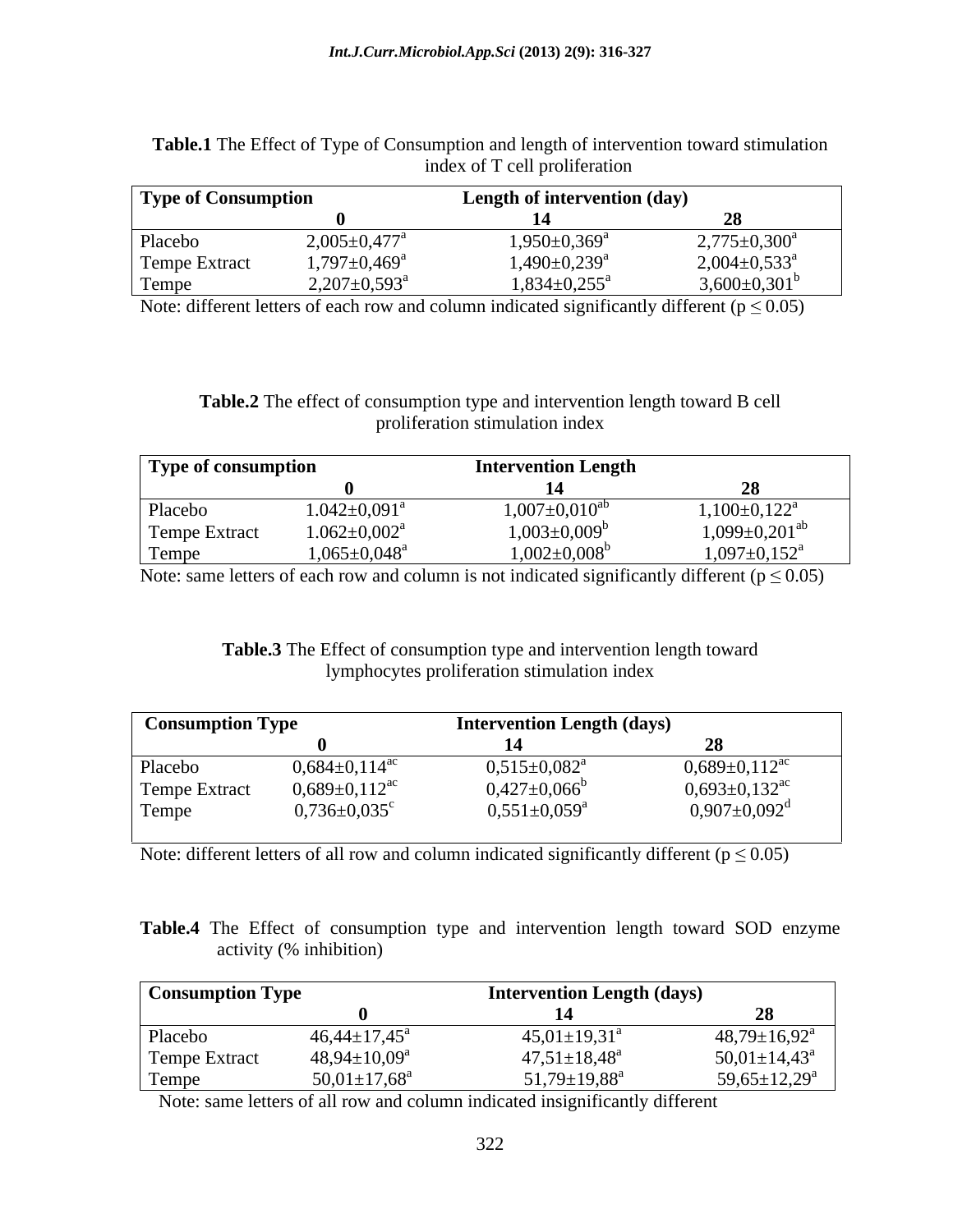The average of lymphocyte stimulation extract group was not significantly index before intervention in the placebo, different. Based on the explanation above, tempe extracts and tempe consumption it can be said that consuming tempe can group are respectively 0.684, 0.689 and increase lymphocytes resistance againts 0.736. After 14 days intervention, the hydrogen peroxide. According to Sierens average lymphocyte proliferation *et al.,* (2001), human lymphocytes cells stimulation indexes respectively are 0.515, that are incubated with genistein *in vitro* 0.427 and 0.551. At the end of the intervention the average stimulation index of each being are 0.689, 0.693 and 0.907. Table 3 shows the average stimulation index of lymphocyte proliferation before and after the intervention of the three groups of respondents. These data showed intervention length 0, 14 and 28 days was between prooxidant and antioxidant, lower than lymphocytes cultures which prooxidant can be neutralized by enzyme were not added hydrogen peroxide. This superoxide dismutase, catalase, means that all lymphocyte cultures which elutathione peroxidase and many other experienced an inhibited proliferation. Thus, hydrogen peroxide can suppress dismutase to  $H_2O_2$  (Yuan et al., 2009). lymphocytes proliferation. This enzyme inhibits the simultaneous

ANOVA it find that there was significant human. SOD is in form of Mn-SOD effect of length and type of diet intervention toward lymphocyte and extracellular (Nabet, 1996). Catalase proliferation stimulation index ( $p \leq 0.05$ ). Before the intervention, the three groups located in peroxisomes and hematis. showed insignificant difference of Catalase degrades hydrogen peroxide into stimulation index. During the 14 days water  $(H_2O_2 \longrightarrow H_2O + \frac{1}{2}O_2)$  (Nabet, interventions, all three groups experienced 1996 and Yuan *et al.,* 2009). The enzyme a decrease stimulation index than before the intervention (0 day) significantly ( $p \leq$ 0.05), in which the group who consumed tempe experienced the smallest decrease and peroxides lipid (LOOH) using reduced than the other groups ( $p \leq 0.05$ ). At the 28 days intervention, the stimulation index in all groups of respondents increase (1995), immune cells are very sensitive significantly ( $p \leq 0.05$ ) compared to 14 days intervention. The average of stimulation index in group who consumed

**Lymphocytes Durability against** tempe is higher than other groups at the 28 **Hydrogen Peroxide** (H<sub>2</sub>O<sub>2</sub>) days intervention, while the stimulation index in the placebo group and tempe were protected by  $H_2O_2$ .

that the average of the three groups with  $al$ ,  $(2001)$ ). In a state of equilibrium were added hydrogen peroxide antioxidants (Langseth, 1995 and Yen *et*  Based on statistical analysis with factorial presence of O2 and  $H_2O_2$  derived from the<br>formation of hydroxyl radicals (\*OH) In The addition of hydrogen peroxide into the culture of lymphocytes can create an oxidative stress condition, which is the increase in the number of prooxidant (Panayiotidis *et al.,* (1999) and Sierens *et*  between prooxidant and antioxidant, prooxidant can be neutralized by enzyme superoxide dismutase, catalase, glutathione peroxidase and many other *al.,* 2004). SOD enzyme catalyzes the O2 dismutase to  $H_2O_2$  (Yuan *et al.,* 2009).<br>This enzyme inhibits the simultaneous presence of O2 and  $H_2O_2$  derived from the formation of hydroxyl radicals (\*OH). In human, SOD is in form of Mn-SOD mitochondrial and Cu-Zn SOD sitosolisik enzyme is a human enzyme that was located in peroxisomes and hematis. Catalase degrades hydrogen peroxide into glutathione peroxides is an enzyme that has selenium (Se) on the active side. This enzyme catalyzes the reduction of  $H_2O_2$ glutathione (GSH) as a cofactor (Nabet, 1996). According to Meydani *et al.,* toward the changes in the balance of prooxidant and antioxidant.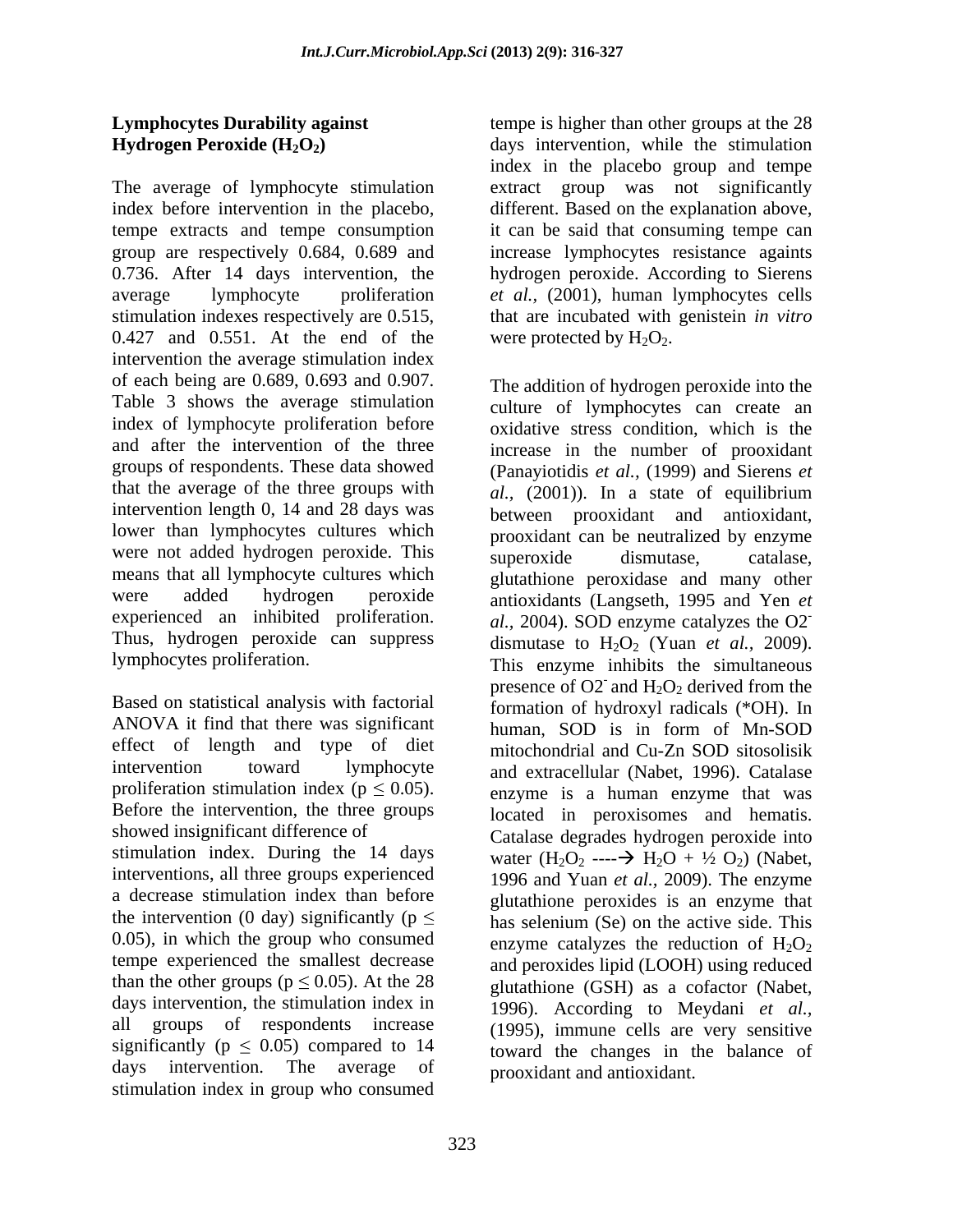The analysis results show that the activity. While at 28 days intervention, resistance of lymphocytes to the addition SOD enzyme activity in the placebo, of hydrogen peroxide from rat of treated group is higher than the control group, consuming group increase. There are a although the average of all groups tendency that respondents who consumed experienced inhibition. This happens because tempe contains components that other respondents. However, the increase function in improving the antioxidant status of lymphocytes such as isoflavones,<br>vitamin E,  $\beta$ -carotene, amino acids and **Activity of Catalase Enzyme** minerals Cu, Mn and Zn. So, possibly lymphocytes from the group who The average values of catalase enzyme consumed tempe and the extract are first activity of respondents' plasma before the activated in the body by tempe intervention in the placebo, tempe extracts components (isoflavones). Another consumption and tempe consumption possibility is hydrogen peroxide which group are respectively 54.66, 54.73 and cannot penetrate lymphocytes or can penetrate but can be neutralized by cells for 14 days, the average values are antioxidant system. respectively 53.90, 53.24 and 53.67 nmol

The average of SOD enzyme activity of value of catalase enzyme activity before respondents' plasma before the and after the intervention of the three intervention in the placebo, tempe extracts and tempe consumption group respectively inhibition. After 14 days intervention, the find that during the 14 days intervention, average value of SOD enzyme activity the average values of catalase enzyme

Based on statistical analysis by ANOVA it find that at the 14 days intervention, the average value of SOD enzyme activity in the three groups of respondents are not significantly different. This means that interventions during 14 days have not The average values of glutathione shown any changes in SOD enzyme

SOD enzyme activity in the placebo, tempe extracts consuming and tempe consuming group increase. There are a tendency that respondents who consumed tempe experience higher increase than in SOD enzyme activity is not significant.

### **Activity of Catalase Enzyme**

**Activity of Superoxide Dismutase** intervention the average values are **Enzyme Enzyme Enzyme Example 1 Example 2 Example 2 Example 2 EXAMPLE 24.54, 54.34 and 55.37** 54.54 nmol/min/ml. After the intervention /min/ml. Then, at the end of the nmol/min/ml. Table 5 shows the average groups of respondents.

are 46.44, 48.94 and 50.01 percent Based on statistical analysis by ANOVA it respectively are 45.01, 47.51 and 51.79 activity in the three groups of respondents percent inhibition. At the end of the are not significantly different. This means intervention, the average of SOD enzyme that interventions during the 14 days have activity each become 48.79, 50.01 and not shown any changes in the activity of 59.65 percent inhibition. Table 4 shows catalase enzyme. While in the 28 days the average value of SOD enzyme activity intervention, the activity of catalase before and after the intervention of the enzyme increase in the group of three groups. respondents who consumed tempe, but it find that during the <sup>14</sup> days intervention, the average values of catalase enzyme decrease in the placebo and tempe extracts group . However, the increase and decrease of catalase enzyme activity are not significant.

### **Glutathione Peroxide Enzyme Activity**

The average values of peroxides enzyme activity of respondents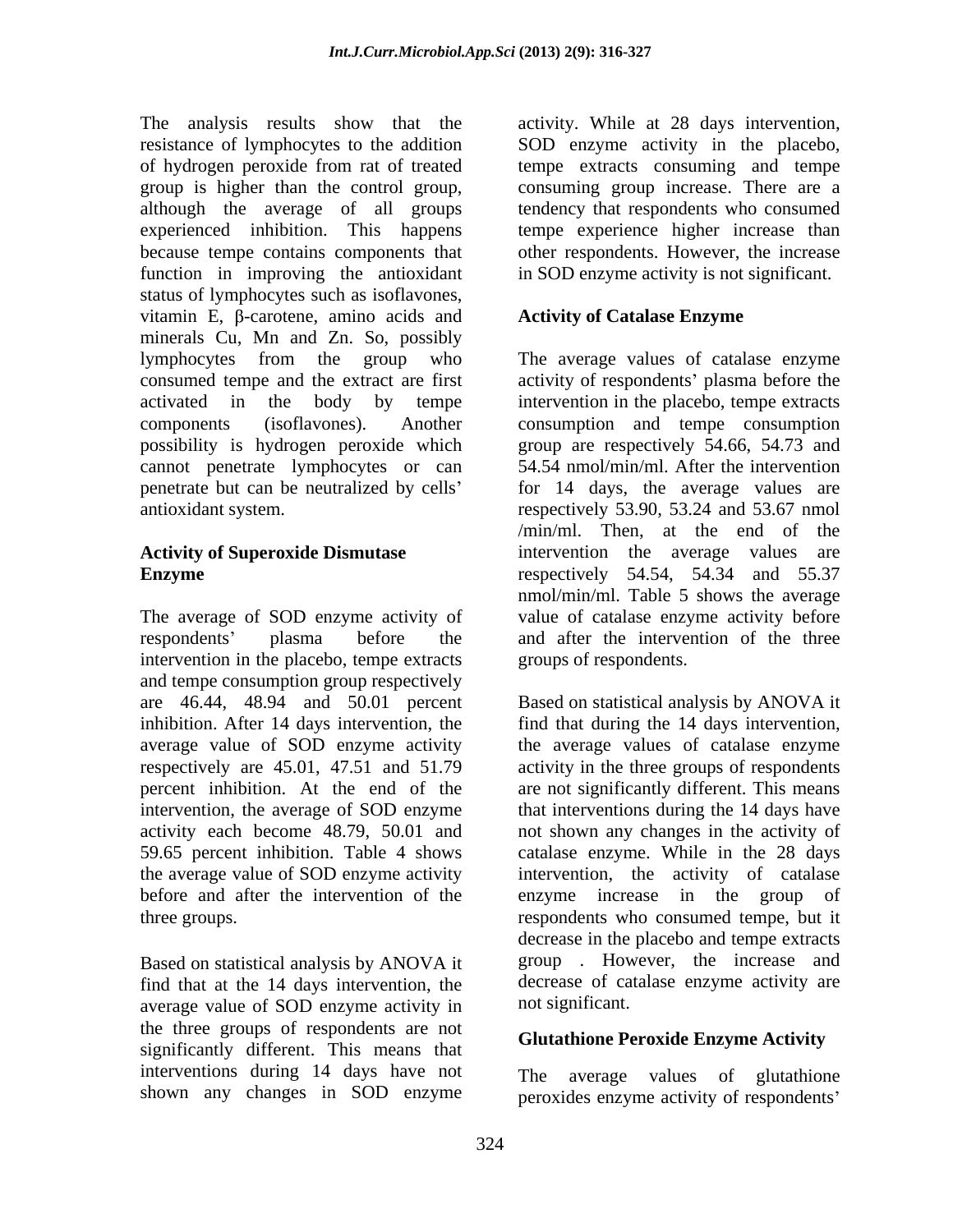| Type of consumption                                   |                               | Intervention Length (days)    |                               |
|-------------------------------------------------------|-------------------------------|-------------------------------|-------------------------------|
|                                                       |                               |                               |                               |
| Placebo                                               | $54,66 \pm 3,83$ <sup>a</sup> | $53,90 \pm 4,99$ <sup>a</sup> | $54,55 \pm 4,37^{\circ}$      |
| Tempe Extract                                         | $54,73\pm2,87^{\rm a}$        | $53,24 \pm 3,57$ <sup>a</sup> | 53,67 $\pm$ 2,72 <sup>a</sup> |
| Tempe<br>the control of the control of the control of | $54,54\pm4,49^{\circ}$        | $54,43 \pm 5,15^{\circ}$      | $55,37 \pm 1,56^{\circ}$      |

### **Table.5** The Effect of consumption type and intervention length toward catalase enzyme activity (nmol/min/ml)

Note: same letters of all row and column indicated insignificantly different

**Table.6** The Effect of consumption type and intervention length toward activity of glutathione peroxides enzyme (nmol/min/ml)

| Consumption Type     |                           | Intervention Length         |                            |
|----------------------|---------------------------|-----------------------------|----------------------------|
|                      |                           |                             |                            |
| Placebo              | $233,14\pm 16,83^{\circ}$ | $234,71 \pm 24,63^{\circ}$  | $233,40\pm14,59^{\circ}$   |
| <b>Tempe Extract</b> | $248,10\pm21,00^a$        | $248,41\pm23,32^a$          | $248,12\pm18,00^a$         |
| Tempe                | $257,00\pm24,78^{\rm a}$  | $257,11\pm16,65^{\text{a}}$ | $258,98 \pm 12,34^{\circ}$ |

Note: same letters of all row and column indicated insignificantly different

end of the intervention, the average are respondents who consumed tempe, respectively to be 256.40, 236.83 and whereas it decrease in the placebo and

Based on statistical analysis by ANOVA it find that during the 14 days intervention,<br>the average value of glutathione peroxides Black soybean tempe consumption in enzyme activity in three different groups humans can enhance the immune system by increasing T cell proliferation and the can enhance the immune system, resistance of lymphocytes to hydrogen especially the cellular immune system peroxide. Consumption of black soybean tempe tends to enhance B cell **Acknowledgement** proliferation, SOD, catalase and glutathione peroxides enzyme activity. This study is fully funded by Indonesian<br>Thus it can be said that consuming tempe Danone Institute Foundation. The views

plasma before the intervention in the of respondents are not significantly placebo, tempe extracts and tempe different. This means that interventions consumption group are respectively during the 14 days have not shown any 261.71, 238.10 and 257.00 nmol/min/ml. changes in the activity of glutathione After the intervention for 14 days, the peroxides enzyme. At the 28 days average values are respectively 250.43, intervention, the activity of glutathione 228.41 and 255.69 nmol/min/ml. At the peroxides enzyme increase in the group of 258.98 nmol/min/ml. Table 6 shows the tempe extracts group. However, the average activity of glutathione peroxidase increase and decrease of the glutathione enzyme before and after the intervention peroxides enzyme activity are not of the three groups of respondents. tempe and its extracts cannot increase and intervention, the activity of glutathione peroxides enzyme increase in the group of respondents who consumed tempe, whereas it decrease in the placebo and significant. Thus it can be said that eating decrease the activity of glutathione peroxides enzyme.

> Black soybean tempe consumption in humans can enhance the immune system can enhance the immune system, especially the cellular immune system

# **Acknowledgement**

This study is fully funded by Indonesian Danone Institute Foundation. The views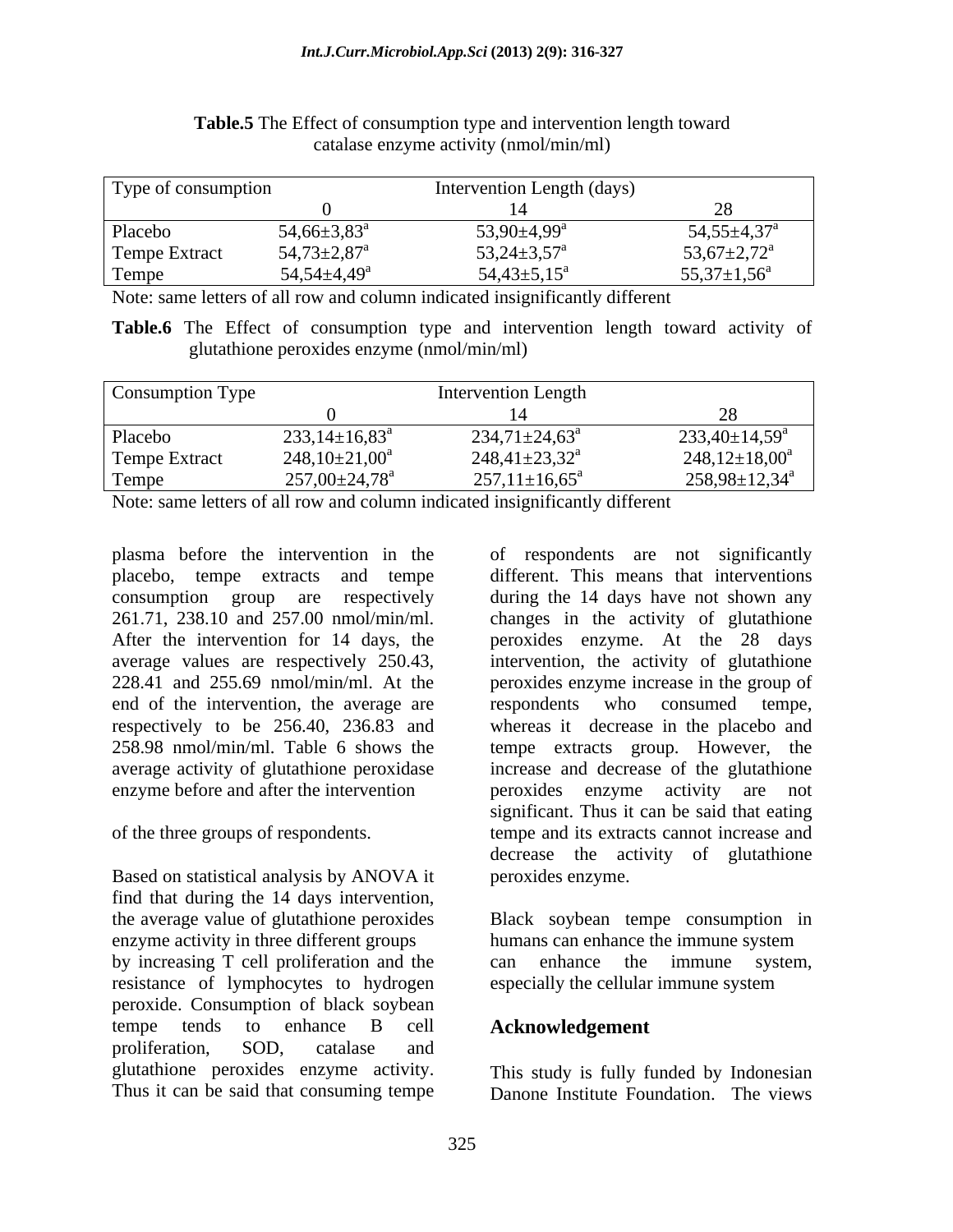expressed herein are those of the individual authors, and do not necessarily

- Shou and M.D. Liberman. 1990. Effect of dietary protein and amino acids on immune function. Cri. Care Med.,
- Genistein. Phytochem.,  $60: 205 211$ .
- Grimble, R.F. and G.K. Grimble. 1998. Immunonutrition: role of sulfur amino
- Hermana, M. Karmini dan D. Karyadi. 1996. Komposisi dan nilai gizi tempe mutu gizi makanan. *Dalam*. Sapuan dan N. Soetrisno, eds. 1996. *Bunga Rampai Tempe Indonesia, Jakarta*, hal. 61-67. Yayasan Tempe Indonesia,
- Meydani, S.N., Wu D., Santos, M.S. and *anacardum* Linn. Extract on the Meydani, S.N., Wu D., Santos, M.S. and *anacardum* Linn. Extract on the Hayek, M.G. 1995. Antioxidant and present evidence. Am.J.Clin.Nutr., 42:179 – 186.
- Nabet, F.B. 1996. Zat gizi antioksidan penangkal senyawa radikal pangan Reaksi Biomolekuler, Dampak <sup>46:1308</sup>-1319. terhadap Kesehatan dan Penangkalan,
- Nurrahman, F.R. Zakaria, D. Sayuti dan Sanjaya. 1999. Pengaruh konsumsi sari jahe terhadap perlindungan karma Ind I (1): 13-18. mahasiswa Pesantren Ulil Al-Baab Bogor. *Dalam*. Proseding Seminar

Nasional Teknologi Pangan, hal. 707- 715. PATPI, Jakarta.

- reflect those of Indonesian Danone Nurrahman, M. Astuti, Suparmo dan Institute Foundation." M.H.N.E. Soesatyo. 2011. The effect **References** ethanol extract on lymphocyte Daly, J.M., J. Reynolds, R.K. Sigal, J. Salmonella typhimurium induced rat. of black soybeans tempe and it's ethanol extract on lymphocyte proliferation and IgA secretion in Salmonella typhimurium induced rat. Afri. J. Food Scie., 5(14): 775 – 779.
- $18:86 93$ .  $18:86 93$ . Dixon, R.A. and D.Ferreira. 2002. in human peripheral blood Panayiotidis, M., O. Tsolas and D. Galaris. 1999. Glucose oxidase-produced  $H_2O_2$ -dependent DNA damage in human peripheral blood lymphocytes. Free Rad. Biol & Med.,  $26(5/6)$ : 548 - 556.
	- acids, related amino acids, and polyamines. Nutr., 14:605 – 670. E.N. Stathopoulos, and M.G.<br>mana M Karmini dan D Karyadi Alexandrakis. 2007. Serum levels of serta manfaatnya dalam peningkatan Pappa, C., S. Miyakis, G. Tsirakis, A. Sfiridaki, A.Alegakis, M. Kafousi, E.N. Stathopoulos, and M.G. Alexandrakis. 2007. Serum levels of interleukin-15 and interleukin-10 and their correlation with proliferating cell nuclear antigen in multiple myeloma. Cyt.,  $37: 171 - 175$ .
	- Jakarta. antioxidant effect of *Samecarpus*  respon in aged person: overview of adjuvant arthritis. Vas. Pharmacol., Ramprasath, V.R., P.Shanthi and P.Sachdanandam. 2005. Evaluation *anacardium* Linn. Extract on the components of immune system in adjuvant arthritis. Vas. Pharmacol.,  $42:179 - 186.$
	- 62:1462-1476. Rimbach, G., C.B. Saadatmandi, J. Frank, dalam system biologis. *Dalam*. Zakaria latitudine substitution of the prevention of the data of the prevention of the prevention of the prevention of the prevention of the prevention of the prevention of the prevention of *et al.,* (eds.). Proseding Seminar cardiovascular disease-A molecular<br>Senyawa Badikal dan Sistem pangan: prespective. Food and Chem. Toxicol.. Senyawa Radikal dan Sistem pangan: D. Fuchs, U. Wenzel, H. Daniel, W.L. Hall and P.D. Weinberg. 2008. Dietary isoflavones in the prevention of cardiovascular disease-A molecular prespective. Food and Chem. Toxicol., 46:1308-1319.
	- hal. 8-15. Kerjasama PAU IPB dengan kanda Bandariyani dan R. Istikharan. 2006a. Kedutaan Perancis, Jakarta. Sasmito, E., Rumiyati, S. Rahayu W., E. Andriyani dan R. Istikharah. 2006a. Pengaruh pemberian susu kuda terfermentasi terhadap imunitas vaksin hepatitis A pada tikus Balb/c. Maj. Farma. Ind. 17(1): 13-18.
	- limfosit dari stres oksidatif pada Sasmito, E., S. Mulyaningsih, E.K. Untari,<br>meheciawa Besentran Ulil Al-Beeb dan R. Widyaningrum. 2006b. Sasmito, E., S. Mulyaningsih, E.K. Untari, dan R. Widyaningrum. Aktivitas imunostimulan susu kedelai